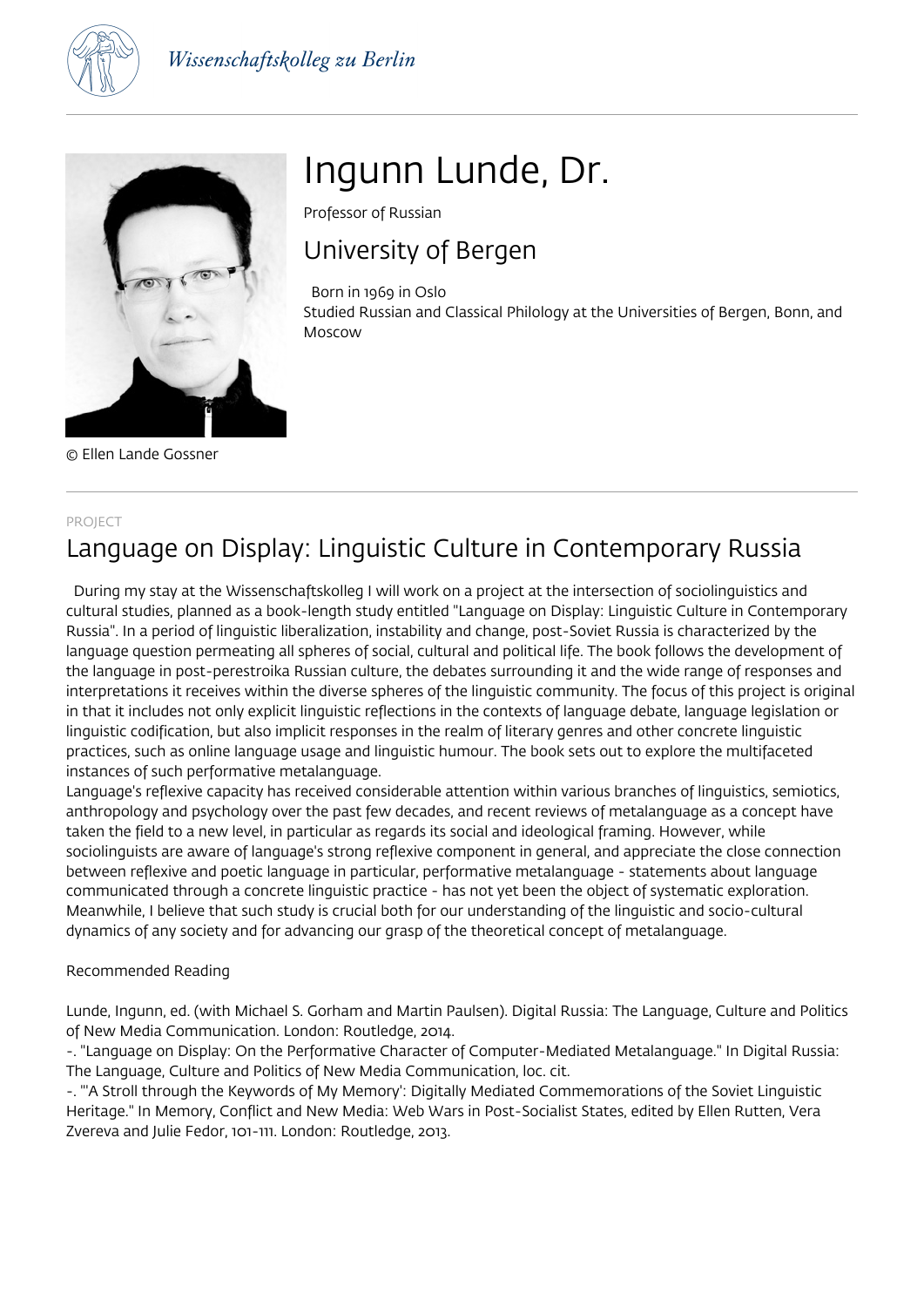TUESDAY COLLOQUIUM, 02.12.2014

## Language on Display, or: What is Performative Metalanguage?

 What is metalanguage? A common and simple way of paraphrasing it is "talk about talk." We use language to reflect on language, to say something about language. When do we do that? Most sociolinguists today would say: all the time when we speak, when we use language. In other words, metalanguage is much more than just "talk about talk."

The fact that we can use language in order to say something about language itself is fascinating in our everyday life with language and challenging for linguistic research. How can we pin down and describe the reflexive dimension of language? Moreover, how can we account for it if it is not expressed explicitly? For it can be, but doesn't need to be. The kind of metalanguage that is not expressed explicitly, I propose to call performative metalanguage. Performative metalanguage amounts to statements about language communicated through a concrete linguistic practice, a display or representation of language.

In this talk, I'd like to present to you my understanding of performative metalanguage and give you some examples of the ways in which it can be studied. My project has a theoretical ambition - to contribute to the understanding of metalanguage in sociolinguistics (sociolinguistics is the part of linguistics that explores and explains the relationship between language variation and society). But I also have a strong (perhaps even stronger) empirical interest, in studying concrete manifestations or cases of performative metalanguage in Post-Soviet Russia, in other to present a fuller account of the language situation in Russia than is usually done.